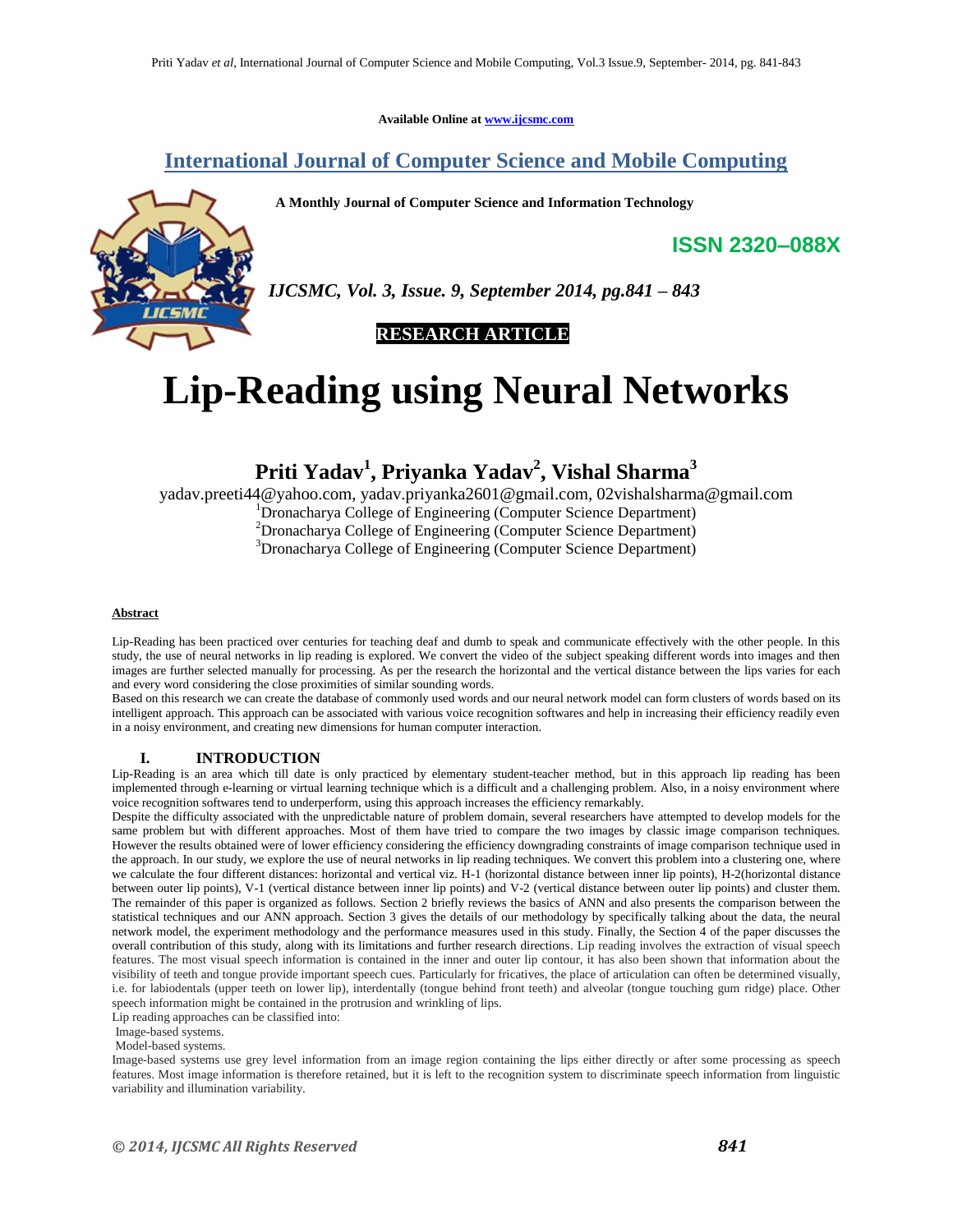Model-based systems usually represent the lips by geometric measures, like the height or width of the outer or inner lip boundary or by a parametric contour model which represents the lip boundaries. The extracted features are of low dimension and invariant to illumination. Modelbased systems depend on the definition of speech related features by the user. The definition may therefore not include all speech relevant information and features like the visibility of teeth and tongue which are difficult to represent.

The early systems performed well for a speaker independent recognition task, but it did not contain any intensity information which might provide additional speech information. Here we extend this system by augmenting the feature vector with intensity information extracted from the mouth region. We evaluate the contribution of intensity information separately and in combination with shape features.

### **II. SHAPE MODELLING**

For modelling the shape variability of lips, we use an approach based on active shape models. These are statistically based deformable models which represent a contour by a set of points. Patterns of characteristic shape variability are learned from a training set, using principal component analysis (PCA). The main modes of shape variation captured in the training set can therefore be described by a small number of parameters. The main advantage of this modelling technique is that heuristic assumptions about legal shape deformation are avoided. Instead, the model is only allowed to deform to shapes similar to the ones seen in the training set. Any shape x representing the co- ordinates of the contour points can be approximated by

#### $x=x' + Pb$

Where x' is the mean shape, P the matrix of eigenvectors of the Covariance matrix and b, a vector containing the weights for each eigenvector. Only the first few eigenvectors corresponding to the largest eigenvalues are needed to describe the main shape variability.

Shape model for the inner and outer lip contour with profile vectors, perpendicular to the lip contours.

Lip model with mean shape and mean intensity

We built and tested two models of the lips: Model 1, which represents the outer lip boundary only and Model 2, which represents the outer and inner lip boundary. The models are used to locate, track and parameterize lip movements in image sequences. The weights for the shape modes are recovered from the tracking results and serve as features for the recognition system

#### **III. INTENSITY MODELLING**

Several approaches for speech reading, based on intensity information have been developed. Our approach for extracting intensity information is based on principal component analysis and is related to the exigent lips. This approach placed a window around the mouth area on which PCA was performed. Since the window does not deform with the lips, the eigenvectors of the PCA mainly account for intensity variation due to different lip shape and mouth opening. We already obtain detailed information of the lip shape from our shape model by a small number of parameters and are therefore mainly interested in intensity information which is independent of lip shape.

We follow an approach, where one dimensional profile is sampled perpendicular to the contour at each model point as shown in Figure 1. But instead of using local grey level models we construct a global grey-level model by concatenating the vectors of all model points to form a global intensity vector h. We then estimate the covariance matrix of the global profile vectors over the training set and perform PCA to obtain the principal modes of profile variation. Any profile h can now be approximated by where is the mean profile, Pg the matrix of the first column eigenvectors, corresponding to the largest eigen values and bg , a vector containing the weights for each eigen vector. Example images of a person saying the word "three" with tracking results

#### **IV. LIP TRACKING: MATCHING THE INTENSITY MODEL TO THE IMAGE**

The profile model was initially designed and tailored to enable robust tracking of the lips rather than to extract speech information from the profile vectors. The profile model is used to describe the fit between the image and the model. During image search the model is aligned to the image as closely as possible by calculating the optimal weights for the first few eigenvectors. The mean square error (MSE) between the aligned profile and the image is used as cost and a minimization algorithm deforms the shape model to find a minimum cost. The profile weight vector for aligning the model is found using. The profile vectors deform with the shape model and therefore always represent the same object features. The weight vector bg provides information about the principal modes needed to align to the image. We recover the weights from the tracking results and use them as speech features.

#### **V. SPEECH MODELLING**

The weights for the shape model and the intensity model are extracted at each image frame to form frame dependent feature vectors for the recognition system. We use either the shape parameters or the intensity parameters or both parameter sets as feature vector for the recognition system. Assuming accurate tracking performance, the shape and intensity parameters are invariant to translation, rotation and scale. The intensity modes account for both, illumination differences and differences due to the visibility of teeth and tongue and protrusion.

Dynamic speech information is important and often less sensitive to inter speaker variability, i.e. intensity values of the lips will remain fairly constant during speech while intensity values of the mouth opening will change during speech. The intensity values of the lips will vary between speakers but the temporal changes of intensity might be similar for different speakers. Dynamic features will therefore be more robust to different illumination and different speakers.

#### **VI. CONCLUSION**

The world of computing has a lot to gain from neural networks. Their ability to learn by example makes them very flexible and powerful. Neural networks also contribute to other areas of research such as neurology and psychology.

We have described lip reading system that uses both, shape and intensity information. An important property of the intensity model is that it deforms with the lip contour model in order to represent the same object features after lip movements. Recognition tests using only intensity parameters indicate that much visual speech information is contained in grey level information which might account for protrusion or visibility of teeth and tongue. Recognition performance was slightly higher for intensity features than for shape features and their combined use outperformed both feature sets.

This excellent application in lip reading is under research and expected to give out lot of fruitful outcomes. Its wide usage for the impaired adds more importance to this application.